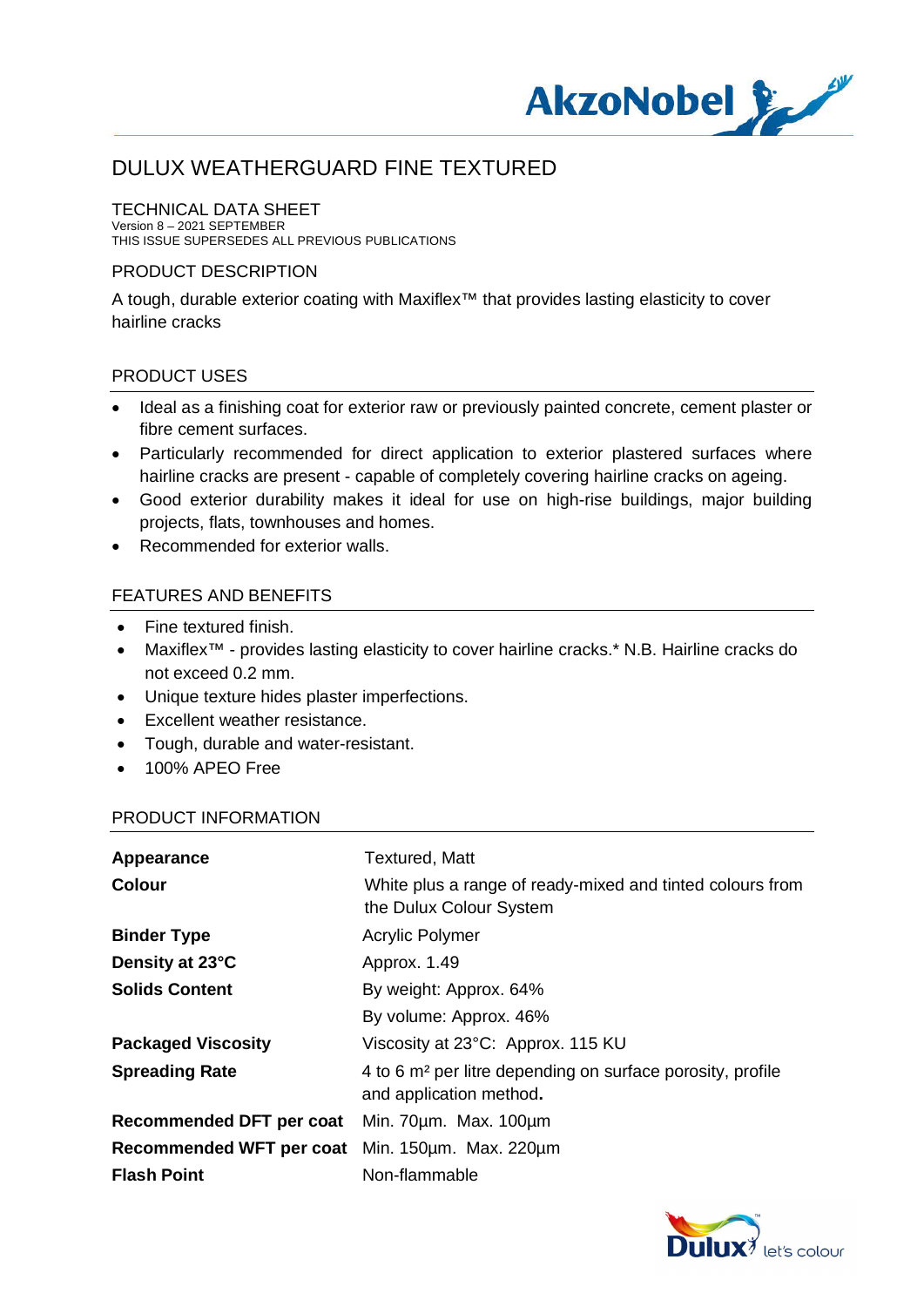

## APPLICATION INFORMATION

| Mixing                                | Stir until homogenous with a flat paddle.                                                                                                                                                                                                                                                                                   |
|---------------------------------------|-----------------------------------------------------------------------------------------------------------------------------------------------------------------------------------------------------------------------------------------------------------------------------------------------------------------------------|
| <b>Application Surface Conditions</b> | Surface Temperature between 10°C - 35°C. Relative<br>Humidity between 10 % - 85 % OR 2°C above dew point<br>minimum.                                                                                                                                                                                                        |
| <b>Application Methods</b>            | Ready for use with brush or roller. Spray is not<br>recommended as Dulux Weatherguard Fine Textured<br>contains fine marble aggregate.                                                                                                                                                                                      |
|                                       | Rolling: It is important not to overspread the product. Two<br>coats should be applied allowing at least four hours<br>between coats.                                                                                                                                                                                       |
|                                       | Caution: Textured coatings are prone to application<br>witnesses to some degree. Adhere strictly to<br>recommended spreading rate. If the spreading rate is<br>exceeded, the film thickness is reduced. On the other<br>hand, if the paint is under-spread, thicker patches would be                                        |
|                                       | visible on flat surfaces.                                                                                                                                                                                                                                                                                                   |
|                                       | Apply with overlapping V-shaped strokes, i.e. a<br>combination of horizontal, diagonal and vertical strokes. It<br>is also very important to maintain a wet edge during<br>application. N.B. Lamb's wool roller recommended. The<br>pile on synthetic rollers is longer, making the desired result<br>difficult to achieve. |
|                                       | <b>Brushing:</b> For brush application, it is essential to apply the<br>material by laying-on and finishing in an upward direction<br>(brushing may give an uneven finish).                                                                                                                                                 |
| Thinner                               | Thinning not recommended. Thinning will reduce opacity<br>as well as crack bridging properties.                                                                                                                                                                                                                             |
| <b>Drying Time</b>                    | Touch dry 60 minutes                                                                                                                                                                                                                                                                                                        |
| <b>Recoating Time</b>                 | 4 hours at 23°C. (Drying times will be extended during cold,<br>wet or humid conditions.)                                                                                                                                                                                                                                   |
| <b>Cleaning of Equipment</b>          | After use, remove as much product as possible, and then<br>clean immediately with water.                                                                                                                                                                                                                                    |
| <b>Substrates</b>                     | Suitable for cement plaster, composite boards, wood,<br>concrete, fibre cement, ceiling boards, PVC and metal<br>surfaces provided that appropriate preparation is carried<br>out.                                                                                                                                          |

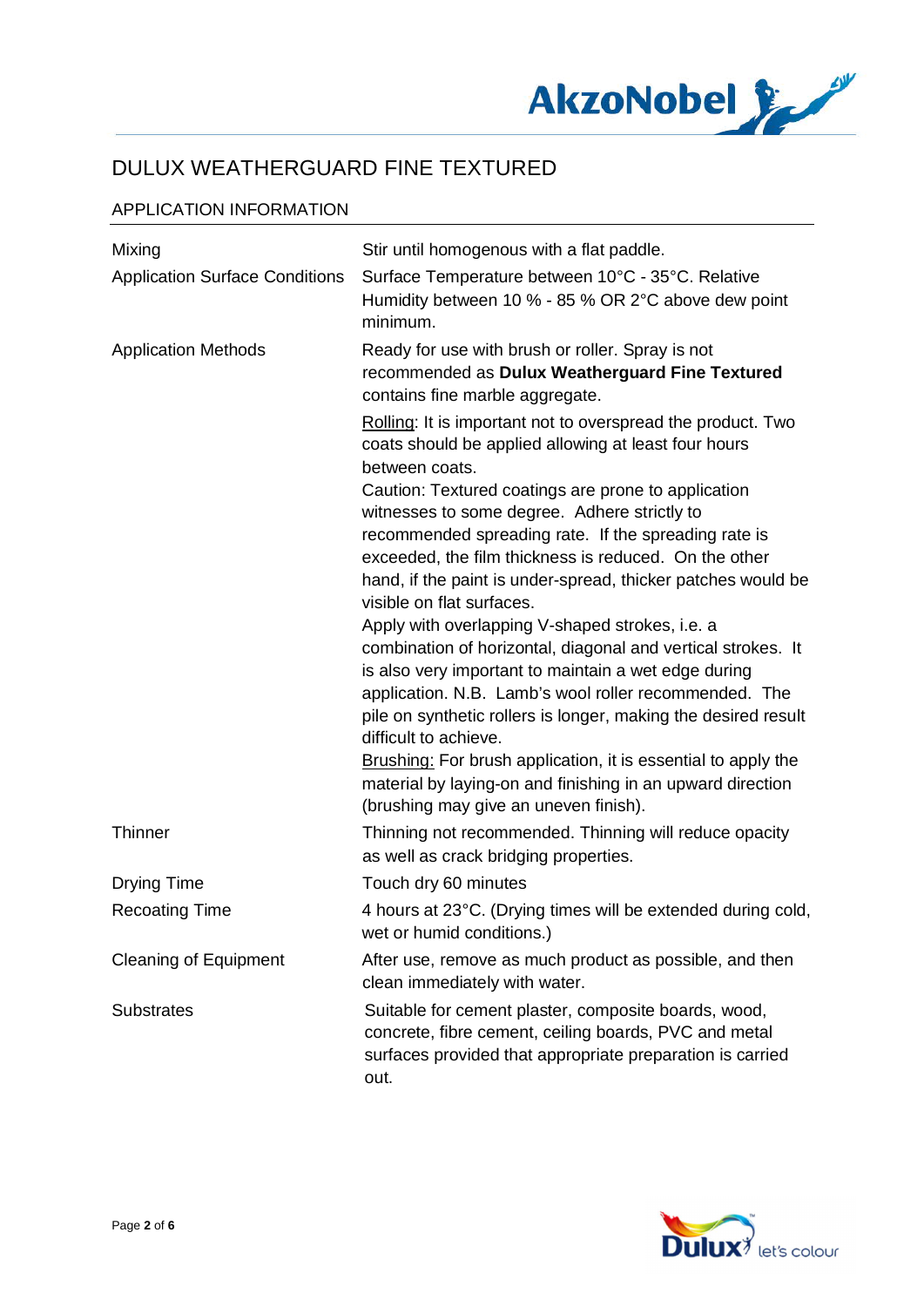

## APPLICATION INFORMATION

| Precautions:          | Do not apply during cold (below 10°C) or wet weather.                                                                                                                                                                                                                              |
|-----------------------|------------------------------------------------------------------------------------------------------------------------------------------------------------------------------------------------------------------------------------------------------------------------------------|
|                       | Do not apply directly to bare metal surfaces.                                                                                                                                                                                                                                      |
|                       | Not suitable for direct application to powdery or friable<br>surfaces whether previously painted or not.<br>The Dulux Plaster Primer is alkali resistant; certain tinted<br>colours may still be susceptible to alkali burn.<br>Do not clean surface within 7 days of application. |
| <b>Coats Required</b> | Apply two to three finishing coats to new surfaces to<br>achieve a closed film and solid colour.                                                                                                                                                                                   |
| <b>Top Coating</b>    | N/A                                                                                                                                                                                                                                                                                |

### SURFACE PREPARATION

Plaster sand should comply with SABS 1090 requirements. Plaster mix must be applied at a minimum thickness of 10mm, curing to a hard and sound finish, free of soft and friable material. MPA strength must comply with SABS 0164-1 (10MPA=2, 6:1 and 5MPA=4:1).

Ensure that surfaces are sound and free from dust, oil, grease, dirt, and debris. Remove powdery residue with a stiff brush. Surfaces must be thoroughly dry - no more than 12% moisture content.

## NEW SURFACES

## **Cement Plaster (non-friable)**

- · It is recommended that fresh plaster should be allowed one week drying for every 5mm thickness; and longer in cold or damp weather.
- · Prime with **Dulux Plaster Primer** or **Dulux Trade Alkali Resistant Primer** or **Dulux Trade Plaster Primer** or one coat **Dulux Exterior Weatherguard Fine Textured**, thinned up to 10% with water to aid absorption.

#### **Composite Boarding and Fibre Cement**

- Spot-prime metal strips and nail heads with appropriate metal primer.
- · Prime with **Dulux Plaster Primer** or **Dulux Trade Alkali Resistant Primer** or **Dulux Trade Plaster Primer.**
- · For very absorbent surfaces such as gypsum plaster more than one coat of Primer could be required to achieve correct binding and sealing properties.

## **Concrete**

· Ensure that concrete is fully cured and sound. Remove any un-cured cement, grease, and mould-release agents by high-pressure water blast, or wash with a strong solution of sugar soap. Rinse off thoroughly with clean water and allow drying.

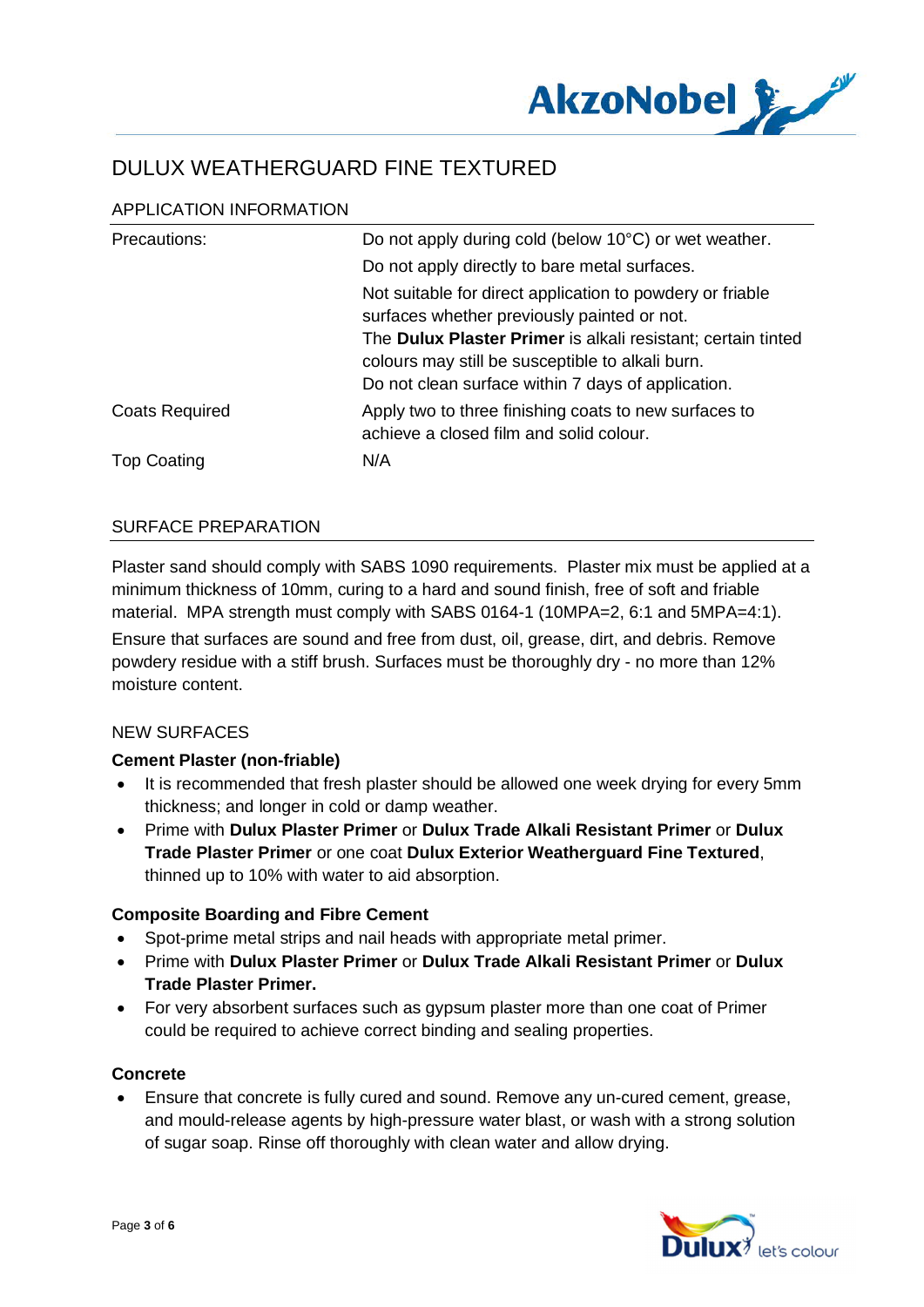

## SURFACE PREPARATION

### NEW SURFACES

### **Concrete – (Continued)**

· Prime with **Dulux Plaster Prime**r or **Dulux Trade Alkali Resistant Primer** or **Dulux Trade Plaster Primer.**

#### **Galvanised Iron and Aluminium**

- Remove all traces of temporary protective coating, dirt and grease from the surface with **Dulux Galvanised Iron Cleaner.** Ensure complete removal of **Dulux Galvanised Iron Cleaner** by rinsing with running water. A water-break free surface indicates thorough cleaning - running water should not form droplets. If a water-break free surface was not achieved, repeat the cleaning process.
- · Prime immediately after cleaning with two coats **Dulux Rustshield** or with one to two coats **Dulux Galvanised Iron Primer**, depending on the severity of the conditions. Two coats recommended for coastal conditions.

#### **Wooden Surfaces**

- Sand smooth working in the direction of the grain. Ensure substrate is clean and dry.
- · Prime with **Dulux Wood Primer.**
- · Alternatively, timber surfaces can be primed with **Dulux Supergrip** to give a complete water-based system.

## **PVC Gutters/Downpipes**

- · Clean and sand well to improve adhesion. Ensure surface is clean and dry.
- · Prime with one full coat **Dulux Supergrip.**

## PREVIOUSLY PAINTED SURFACES

#### **Good Condition - non powdery, no cracks, no peeling or flaking**

- · Clean surfaces with **Dulux Pre-Paint Sugar Soap** . Wash down with water. Alternatively, high pressure water cleaning.
- · For surfaced previously painted with water-based paints, apply directly.
- · For surfaced previously painted with enamel paints, sand to a matt finish to aid adhesion and follow with a coat of **Dulux Universal Undercoat**. Apply directly.

#### **Poor Condition - damaged, friable surfaces**

- · Strip loose and flaking paint completely using high-pressure water (150-200 Bar) or other appropriate means.
- · Friable surfaces must be removed and repaired.
- · Mould instructions. To clean lichen and algae growth, scrub with either 4:1 water/chlorine, or 4:1 water/ sodium hypochlorite solutions. Ensure that the areas are completely saturated and allow the solution to react for a minimum of 4 hours. Rinse the complete wall surface thoroughly with clean water.

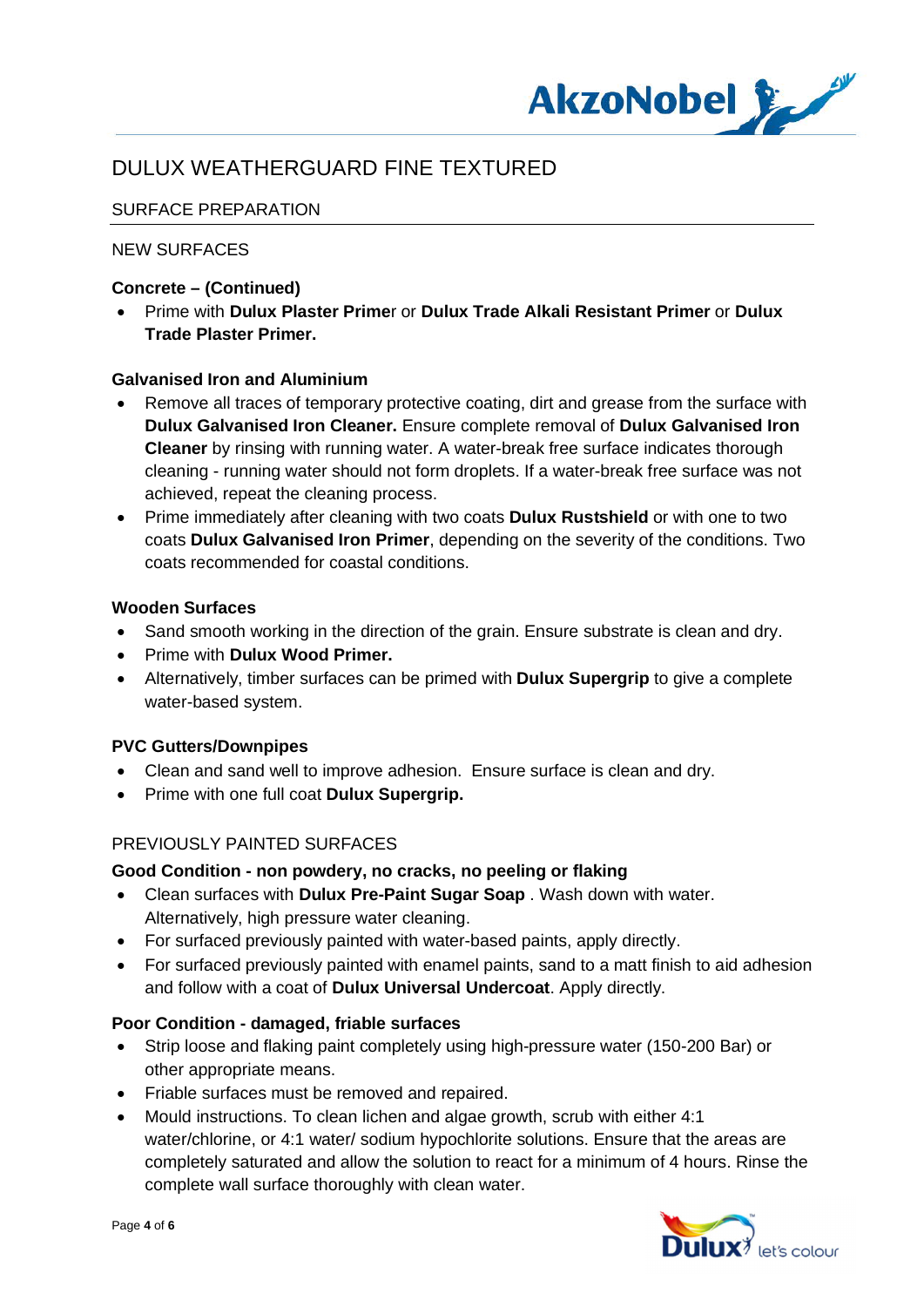

### SURFACE PREPARATION

#### PREVIOUSLY PAINTED SURFACES

#### **Poor Condition - damaged, friable surfaces – (Continued)**

- · Chalked surfaces must be thoroughly brushed or prepared with high pressure water cleaning. Allow drying. Priming with **Dulux Bonding Liquid**, which is un-pigmented, is preferred as it has the ability to penetrate further into the surface but need to be over coated within 48 hours.
- · Prime all exposed areas with appropriate primer as recommended under new surfaces. For very absorbent surfaces more than one coat primer may be required to achieve correct binding and sealing properties.

#### FILLING

Fill all imperfections with the appropriate **Dulux Pre-Paint Filler** and spot prime filled areas with **Dulux Plaster Primer** or **Dulux Trade Alkali Resistant Primer** once the crack filler has dried properly. Failure to do this will result in uneven sheen levels between the repaired and normal areas.

#### HEALTH AND SAFETY INFORMATION

This product contains no added lead. Avoid contact with skin or eyes. Keep out of reach of children. If accidently swallowed, seek medical advice immediately and show this container to the doctor. Dry sanding, flame cutting and/or welding of the dry paint film will give rise to dust and/or hazardous fumes. Wet sanding should be used wherever possible

If exposure cannot be avoided by the provision of local exhaust ventilation, suitable respiratory protective equipment should be used. Do not empty into drains or watercourses.

Ensure good ventilation during application and drying. It is recommended to use suitable protective clothing and equipment. To avoid the risk of spillage, always store and transport containers in a secure upright position. Refer to Material Safety Data Sheet for complete information.

#### ADDITIONAL INFORMATION

| Packaging                 | Standard Colours: 5Lt and 20Lt                             |
|---------------------------|------------------------------------------------------------|
|                           | Tint Bases – Pastel Base 7, Medium Base 8, Deep Base 9:    |
|                           | 5Lt and 20Lt. Ultra Deep Base 6: 20lt Only                 |
| <b>Storage Conditions</b> | Store under cool dry conditions away from direct sunlight, |
|                           | heat and extreme cold.                                     |